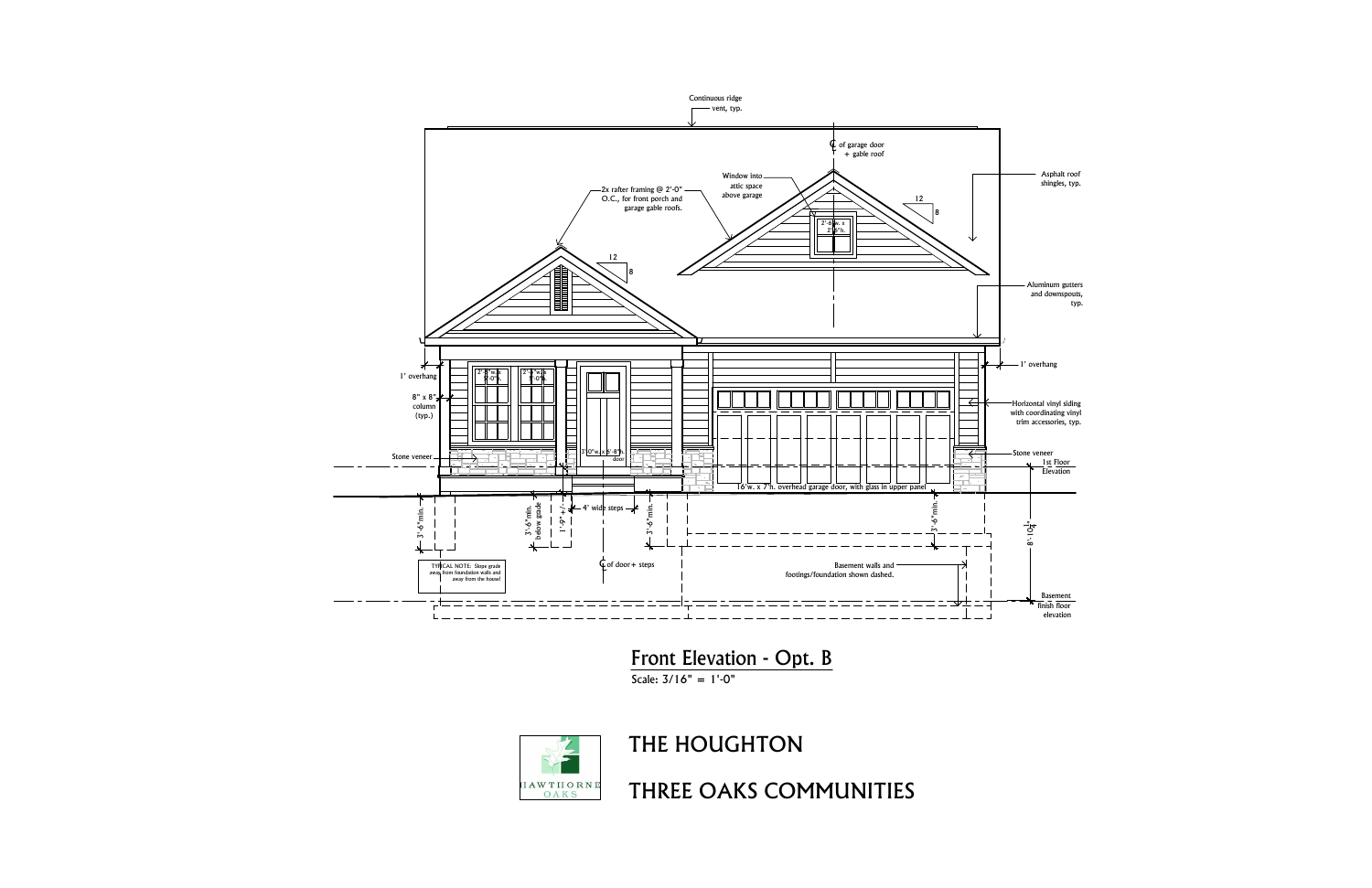



THE HOUGHTON<br>THREE OAKS COMMUNITIES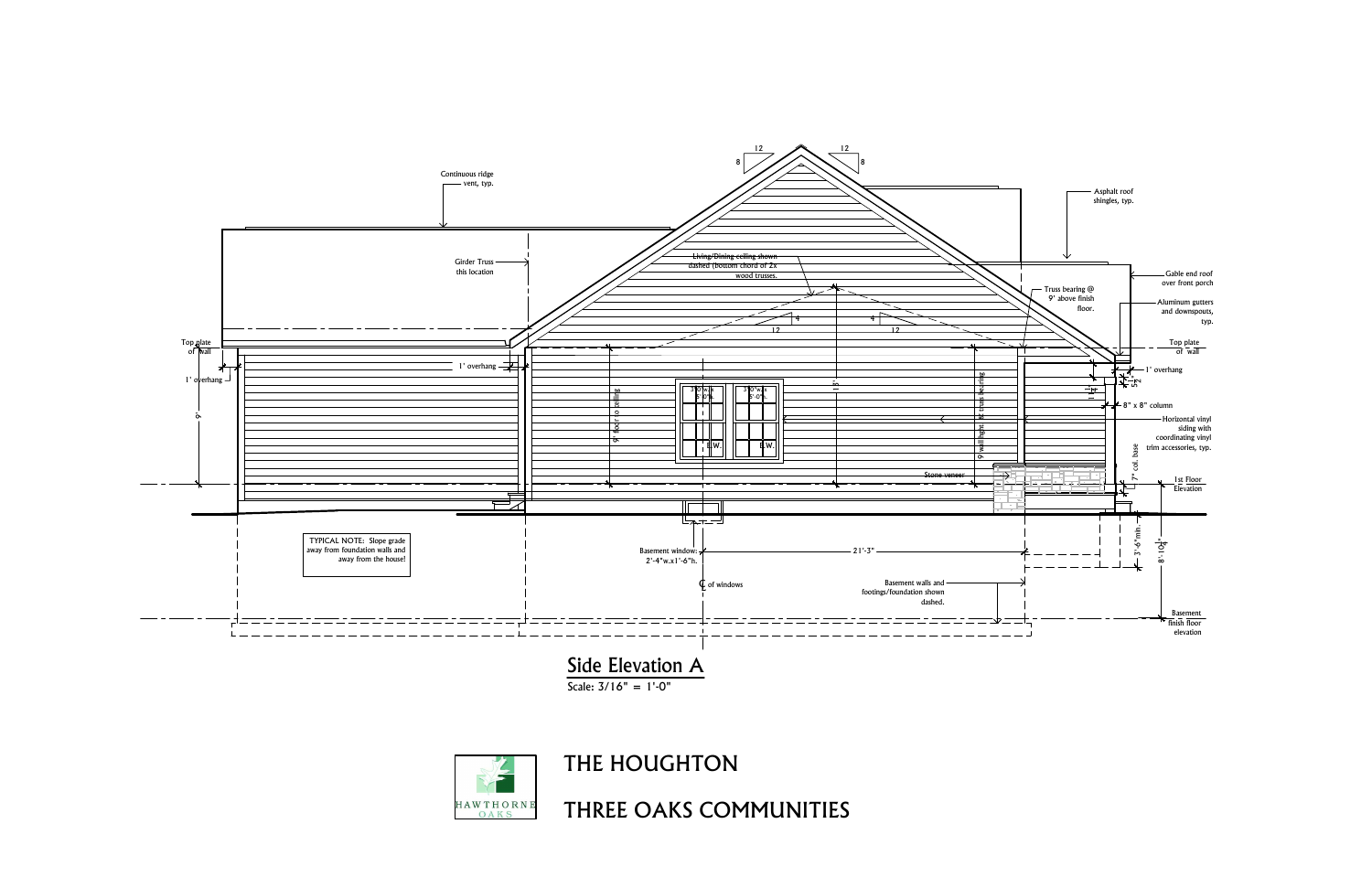

Side Elevation B



THE HOUGHTON<br>THREE OAKS COMMUNITIES